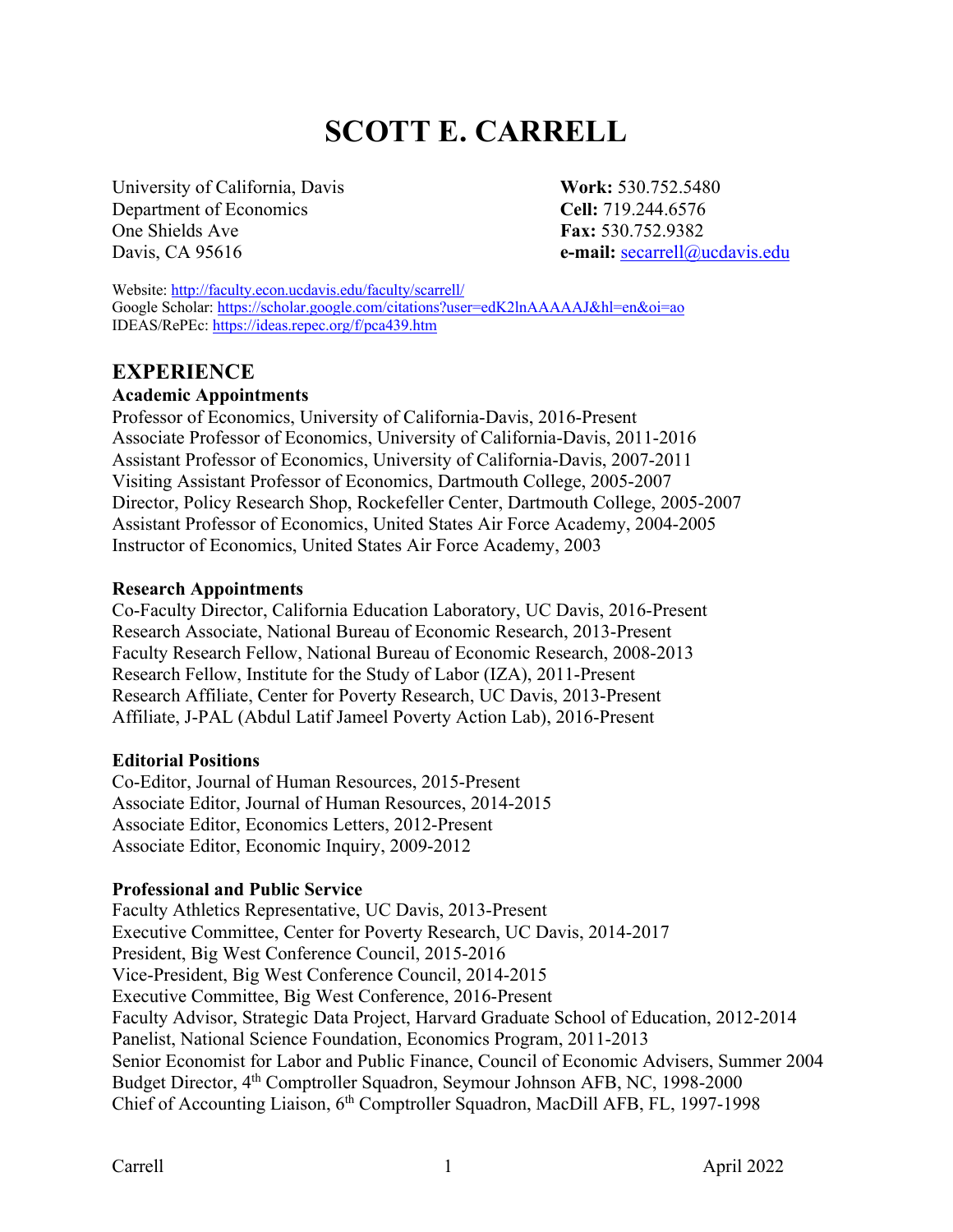Deputy Director of Budget, MacDill AFB, FL, 1995-1997 Cadet Wing Human Relations Officer, USAF Academy, 1994-1995 Intern, HQ USAF, Financial Management Cost and Economics, Pentagon, VA, Summer 1994

### **EDUCATION**

- 2000 2002 M.A., Economics, University of Florida
- 2000 2002 M.S., Management, University of Florida
- 1991 1995 B.S., Economics, United States Air Force Academy

# **PEER REVIEWED PUBLICATIONS**

- "Curriculum Reform and the Common Core: Evaluating elementary math textbooks using student achievement data," *Journal of Policy Analysis and Management (JPAM)*, Volume 39, Issue 4, Fall 2020, pages 966-1019. (with D. Blazar, B. Heller, T. Kane, M. Polikoff, D. Staiger, D. Goldhaber, D. Harris, R. Hitch, K. Holden, & M. Kurlaender) https://onlinelibrary.wiley.com/doi/full/10.1002/pam.22257
- "The Impact of College Diversity on Behavior Toward Minorities," *American Economic Journal: Economic Policy*. Volume 11 (4), 2019, pages 159-82. (with M. Hoekstra and J. West) https://www.aeaweb.org/articles?id=10.1257/pol.20170069
- "The Long-run Effects of Disruptive Peers," *American Economic Review*, Volume 108, No. 11, November 2018, Pages 3377-3415. (with E. Kuka and M. Hoekstra) https://www.aeaweb.org/articles?id=10.1257/aer.20160763
- "TAs Like Me: Racial Interactions between Graduate Teaching Assistants and Undergraduates," *Journal of Public Economics,* Volume 159, March 2018, Pages 203-224. (with L. Lusher and D. Campbell) https://www.sciencedirect.com/science/article/pii/S0047272718300252
- "Estimating the Productivity of Community Colleges in Paving the Road to Four-Year College Success," in **Productivity of Higher Education**, NBER Press, Edited by Caroline Hoxby and Kevin Stange. (M. Kurlaender) https://www.nber.org/books-andchapters/productivity-higher-education
- "Why Do College Going Interventions Work?" *American Economic Journal: Applied Economics*. 9(3): 124-51, July 2017. (with B. Sacerdote) https://www.aeaweb.org/articles?id=10.1257/app.20150530
- "The Promises and Pitfalls of Measuring Community College Quality," *The Russell Sage Foundation Journal of the Social Sciences*, 2(1), 174-190, 2016. (with M. Kurlaender and J. Jackson) https://muse.jhu.edu/article/612997
- "Are School Counselors an Effective Education Input?" *Economics Letters*, Volume 125, Issue 1, 66-69, 2014. (with M. Hoekstra) https://www.sciencedirect.com/science/article/pii/S0165176514002766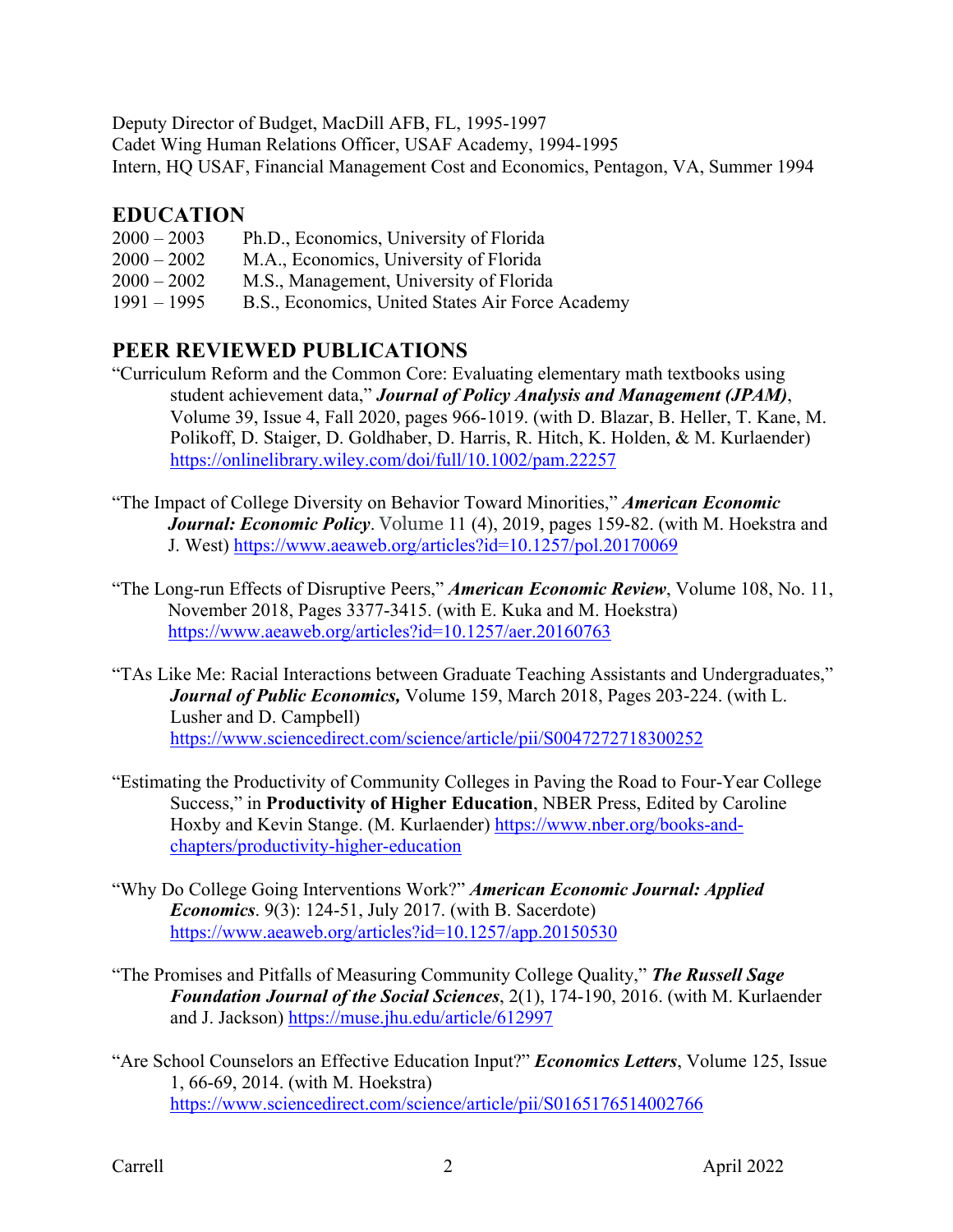- "In Harm's Way? Payday Loan Access and Military Personnel Performance," *Review of Financial Studies,* 27 (9): 2805-2840, 2014. (with J. Zinman) https://academic.oup.com/rfs/article/27/9/2805/1618592?login=true
- "From Natural Variation to Optimal Policy? The Importance of Endogenous Peer Group Formation," *Econometrica*, 81(3): 855-882, 2013. (with B. Sacerdote and J. West) https://onlinelibrary.wiley.com/doi/abs/10.3982/ECTA10168
- "Family Business or Social Problem? The Cost of Unreported Domestic Violence," *Journal of Policy Analysis and Management*. Volume 31, Issue 4, pages 861–875, Fall 2012 (with M. Hoekstra) https://onlinelibrary.wiley.com/doi/full/10.1002/pam.21650
- "A's from Zzzz's? The Causal Effect of School Start Time on the Academic Achievement of Adolescents," *American Economic Journal: Economic Policy,* 3(3): 1-22, August 2011*.* (with T. Maghakian and J. West) https://www.aeaweb.org/articles?id=10.1257/pol.3.3.62
- "Is Poor Fitness Contagious? Evidence from Randomly Assigned Friends," *Journal of Public Economics*, Volume 95, Issues 7-8, August 2011, 657-663. (with M. Hoekstra and J. West) https://www.sciencedirect.com/science/article/pii/S0047272710002070
- "Does Drinking Impair College Performance? Evidence from a Regression Discontinuity Approach," *Journal of Public Economics*, Volume 95, Issues 1-2, February 2011, 54- 62. (with M. Hoekstra and J. West) https://www.sciencedirect.com/science/article/pii/S0047272710001143
- "Sex and Science: How Professor Gender Perpetuates the Gender Gap," *Quarterly Journal of Economics*, Volume 125, Issue 3, 1101–1144, August 2010. (with M. Page and J. West) https://academic.oup.com/qje/article/125/3/1101/1903648
- "Does Professor Quality Matter? Evidence From Random Assignment of Students to Professors," *Journal of Political Economy*, Volume 118, No. 3, 409-432, June 2010*.* (with J. West)
- "Externalities in the Classroom: How Domestic Violence Harms Everyone's Kids," *American Economic Journal: Applied Economics,* 2(1): 211-228, January 2010. (with M. Hoekstra) https://www.journals.uchicago.edu/doi/full/10.1086/653808
- "Does Your Cohort Matter? Measuring Peer Effects in College Achievement," *Journal of Labor Economics*, Volume 27, Number 3, 439-464, July 2009. (with R. Fullerton and J. West) https://www.journals.uchicago.edu/doi/10.1086/600143
- "Politics and the Implementation of Public Policy: The Case of the Military Housing Allowance Program," *Public Choice,* Vol 138, Number 3-4, March 2009, 367-386. (with J. Hauge) https://link.springer.com/article/10.1007/s11127-008-9363-1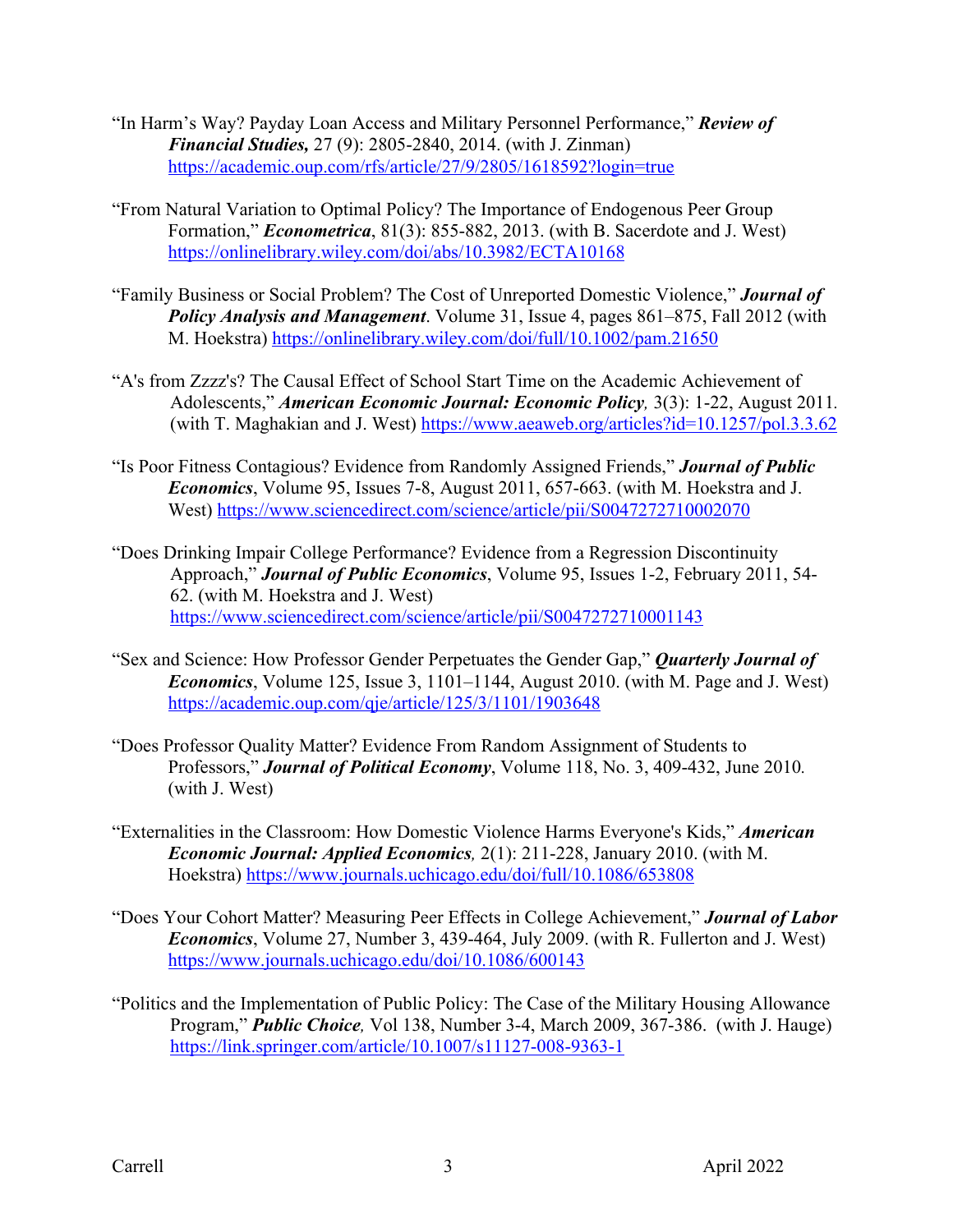- "Peer Effects in Academic Cheating," *Journal of Human Resources,* Vol XLIII, Number 1, Winter 2008, 173-207. (with J. West and F. Malmstrom) http://jhr.uwpress.org/content/43/1/173.refs
- "The National Internal Labor Market Encounters the Local Labor Market: Effects on Employee Retention," *Labour Economics,* Vol 14, Issue 5, October 2007, 774-787. EALE Prize for the best paper published in Labour Economics during the period 2006-2007. https://www.sciencedirect.com/science/article/pii/S0927537106000662
- "A Sequential Equilibrium for the Army's Targeted Selective Reenlistment Program," *Human Resource Management,* Vol 46, Number 1, Spring 2007, 21-34. (with J. West) https://onlinelibrary.wiley.com/doi/abs/10.1002/hrm.20143
- "Do Lower Student to Counselor Ratios Reduce School Disciplinary Problems?" *Contributions to Economic Analysis & Policy*, Vol 5, Number 1, Article 11: : 1-24 2006. (with Susan Carrell) https://www.degruyter.com/document/doi/10.2202/1538-0645.1463/html
- "Optimal Compensating Wages for Military Personnel," *Journal of Policy Analysis and Management,* Vol 24, Issue 4, Fall 2005, 803-822. (with J. West) https://onlinelibrary.wiley.com/doi/10.1002/pam.20139

# **OTHER PUBLICATIONS**

"Strengthening the Road to College: California's College Readiness Standards and Lessons from District Leaders," Policy Analysis for California Education (PACE), Research Report, November 2019. (with M. Kurlaender & S. Reed) https://edpolicyinca.org/publications/strengthening-road-college

Learning by the Book: Comparing math achievement growth by textbook in six Common Core States. Research Report. Cambridge, MA: Center for Education Policy Research, Harvard University, March 2019. (with D Blazar, B. Heller, T. Kane, M. Polikoff, D. Staiger, D. Goldhaber, D. Harris, R. Hitch, K. Holden, & M. Kurlaender)

https://cepr.harvard.edu/files/cepr/files/cepr-curriculum-report\_learning-by-the-book.pdf

"Where California High School Students Attend College," Policy Analysis for California Education (PACE), Research Report, December 2018 (with M. Kurlaender, S. Reed, K. Cohen, P. Martorell, & M. Naven)

https://edpolicyinca.org/publications/where-california-high-school-students-attend-college

"Community College Quality: The Promises and Pitfalls of Measurement," **Wheelhouse: The Center for Community College Leadership and Research**, Research Brief, Volume 2, Issue 3, 2018. (with M. Kurlaender & J. Jackson) https://education.ucdavis.edu/sites/main/files/ucdavis\_wheelhouse\_research\_brief\_vol3n o2\_online.pdf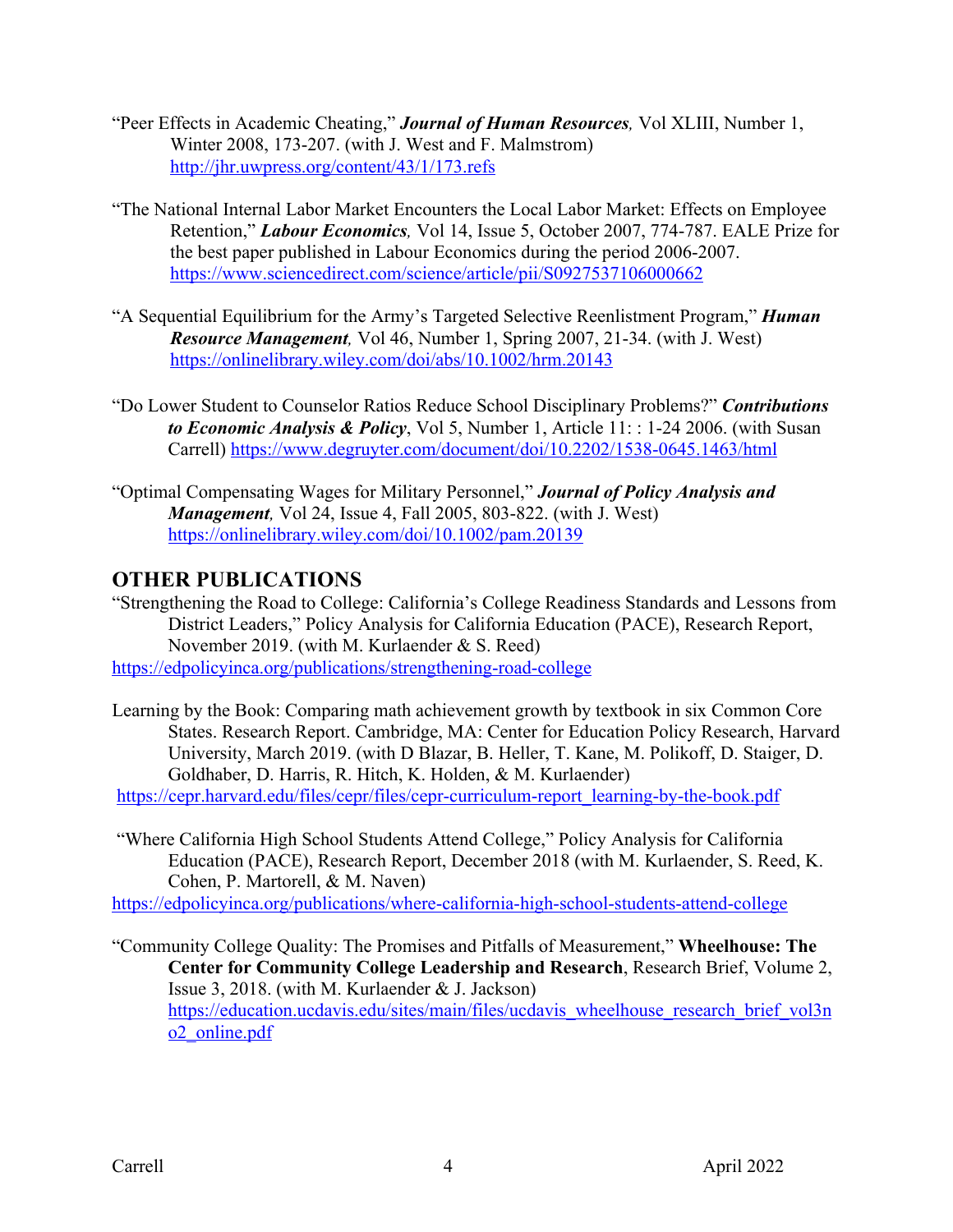- "How Can We Expand College Going and Retention? Mentoring, Nudges, and Information," **Communities & Banking**, Federal Reserve Bank of Boston, Volume 27, Number 2, Spring 2016. (with B. Sacerdote) https://www.bostonfed.org/home/publications/communities-andbanking/2016/spring/how-can-we-expand-college-going-and-retentionmentoring-nudgesand-information.aspx
- "Domino Effect," *Education Next*, Volume 9, Number 3: 58-63, Summer 2009. (with M. Hoekstra) https://www.educationnext.org/domino-effect-2/

#### **RESEARCH IN PROGRESS**

- "Clubs and Networks in Economics Reviewing," Revisions Requested, *Journal of Political Economy*. (with D. Figlio and L. Lusher)
- "Unpacking p-Hacking and Publication Bias," Revisions Requested, *American Economic Review*. (with A. Brouder, D. Figlio, and L. Lusher)
- "My Professor Cares: Experimental Evidence on the Role of Faculty Engagement," Revisions Requested, *American Economic Journal: Economic Policy*. (with M. Kurlaender)
- "Knowing What It Takes: The Effect of Information About Returns to Studying on Study Effort and Achievement," Revisions Requested, *Economics of Education Review*. (with D. Rury)
- "The Impact of School Quality on Postsecondary Success: Evidence in the Era of Common Core," Working Paper. (with M. Kurlaender, P. Martorell, and M. Naven)
- "Congestion on the Information Superhighway: Does Economics Have a Working Papers Problem?" NBER Working Paper 29153. (with L. Lusher and W. Yang)
- "Minimum Wage and Higher Education," Working paper. (with L. Lusher & A. Li)
- "Peer Review Exhibits the Gambler's Fallacy," Working Paper. (with D. Figlio and L. Lusher)
- "How do Students and Schools Respond to Early Signals of College Readiness," In Progress. (with M. Asim, B. Ballis, M. Kurlaender, & P. Martorell)
- "Major Disappointment: A Large-Scale Experiment on (Non-)Pecuniary Information and Major Choice," Working Paper. (with L. Lusher & D. Rury)
- "Pocket Aces: Commitment and Incentives Against Smartphones for Students," In Progress. (B. Aksoy & L. Lusher)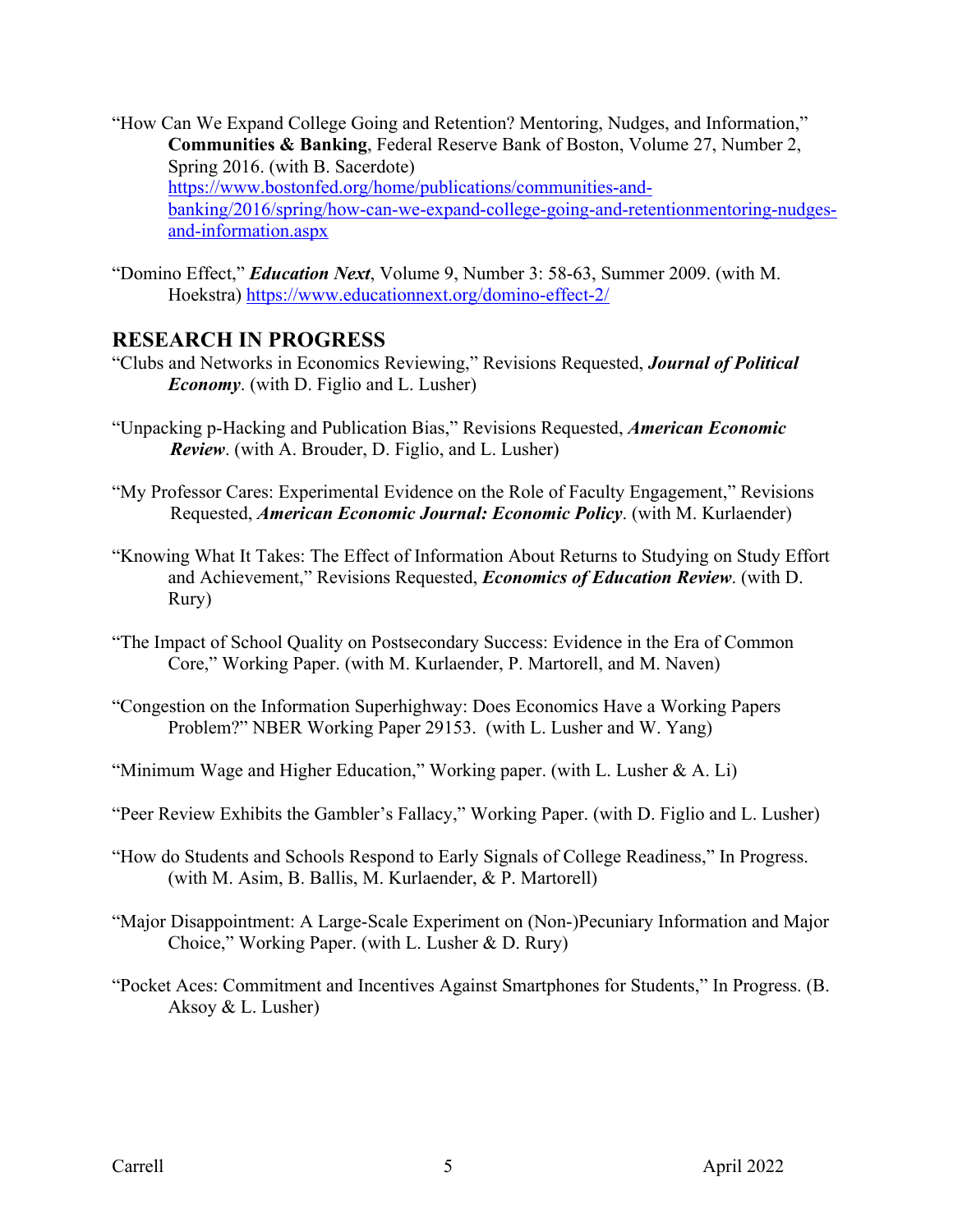# **GRANTS AND OTHER EXTERNAL FUNDING**

#### *PI /Co-PI*

- Lumina Foundation, "Pandemic Impacts on Community College Enrollment and Degree Completion," 2020-2023, \$375,000. (with M. Kurlaender)
- J-PAL North America General Research Initiative, "Pocket Aces: Commitment and Incentives Against Smartphone Usage for Students," 2019-2021, \$149,396. (with B. Aksoy & L. Lusher)
- Institute of Education Sciences, "Evaluating Incentives for Full-time Enrollment at California Community Colleges," 2019-2025, \$3,300,000. (with M. Kurlaender and P. Martorell)
- University of California Office of the President, "California Policy Lab: Studying Inequality and Homelessness," 2019-2020, \$171,759. (with M. Kurlaender)
- J-PAL North America General Research Initiative, "Operation Graduation: A controlled experiment targeting persistence and graduation for community college students", 2018- 2020, \$50,000. (with B. Sacerdote and M. Kearney)
- J-PAL North America General Research Initiative, "CollegeBetter: Parimutuel Betting Markets as a Commitment Device and Monetary Incentive," 2017-2019, \$94,210. (with L. Lusher)
- National Science Foundation, "Doctoral Dissertation Research in Economics: The Impacts of Special Education Access on Student Outcomes" (Briana Ballis), 2018-19, \$19,625.
- Gates Foundation Subaward, "Never Judge a Book by it's Cover: Use Student Achievement Instead," 2017, \$117,532. (with M. Kurlaender)
- Institute of Education Sciences, "California's College and Career Readiness Standards in the Era of Common Core Assessments," 2015-2022, \$4,974,387. (with P. Martorell and M. Kurlaender)
- National Science Foundation, "Doctoral Dissertation Research in Economics: Performance based commitment devices and academic success," 2016-17, \$10,041. (Lester Lusher)
- College Futures Foundation, "Exploring Student Success and Persistence in College: The Role of Faculty," 2015-2017, \$400,000. (with Michal Kurlaender)
- National Science Foundation, "Increasing College Enrollment Through Fast Track Acceptances and Targeted Mentoring By Guidance Departments and Admissions Officers," 2013-16, \$599,972. (with Bruce Sacerdote)
- National Science Foundation, "Network Formation and Peer Effects in the USAFA," 2010-13, \$250,951. (with N. Christakis, G. Imbens, J. West)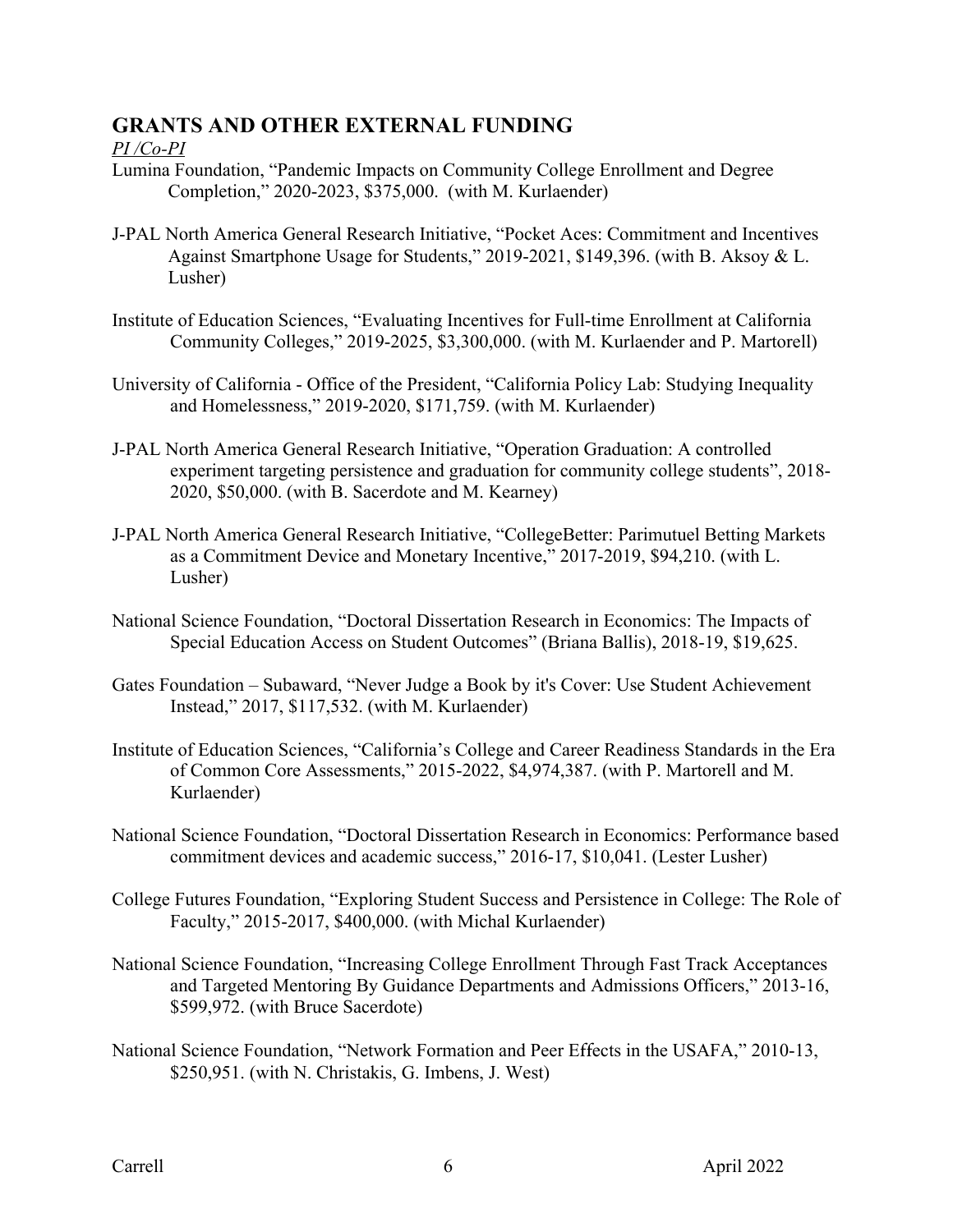- Institute of Education Sciences, "Getting Qualified High School Seniors to Enroll in College: An Experimental Study in Vermont," 2008-13, \$918,204. (with B. Sacerdote)
- University of Kentucky, Center for Poverty Research, "The Consequences of Domestic Violence on the Human Capital Accumulation of Disadvantaged Children and their Peers," 2008- 2009, \$20,000. (with M. Hoekstra)
- University of California, Davis, Institute of Government Affairs, Junior Faculty Research Grant, 2010, \$4,000.
- University of California, Davis, Institute of Government Affairs, Junior Faculty Research Grant, 2008, \$5,500.
- U.S. Air Force Graduate Fellowship to the University of Florida to complete M.A. and Ph.D. in Economics and M.S. in Management. Fellowship included tuition and pay, 2000-03.

#### *California Ed Lab, Co-Director*

- Institute of Education Sciences, "College and Career Readiness: Investigating California's Efforts to Expand Career Technical Education Through Dual Enrollment," 2021-2024, \$1,700,000. (PI - Michal Kurlaender)
- University of California Office of the President, "California Policy Lab: Data-Driven Solutions to California's Most Complex Issues," 2021-2024, \$50,000. (PI - Michal Kurlaender)
- College Futures Foundation through Foundation for California Community Colleges, "COVID-19 College Student Survey," 2021, \$50,000. (PI - Michal Kurlaender)
- Tipping Point Community, "Strengthening College Preparation through Diverse Course Pathways: Addressing Racial and Economic Inequalities," 2021-2022, \$142,139. (PI - Michal Kurlaender)
- Bechtel Foundation, "COVID Response: Student Supports and Instructional Strategies in Math and Science - Applied Research and Network Collaborative," 2020-2021, \$100,000. (PI - Michal Kurlaender)
- Stuart Foundation, "Equity and Access to Community College Dual Enrollment among California High School Students – A DEEPER DIVE," 2020-2021, \$60,000. (PI - Michal Kurlaender)
- Stuart Foundation, "Pandemic Response in California: Identifying the Structural & Instructional Changes in K-12 after COVID-19," 2020-2021, \$50,000. (PI - Michal Kurlaender)
- Tipping Point Community, "Understanding College Experiences for Students who are Parents," 2020, \$97,374. (PI - Michal Kurlaender)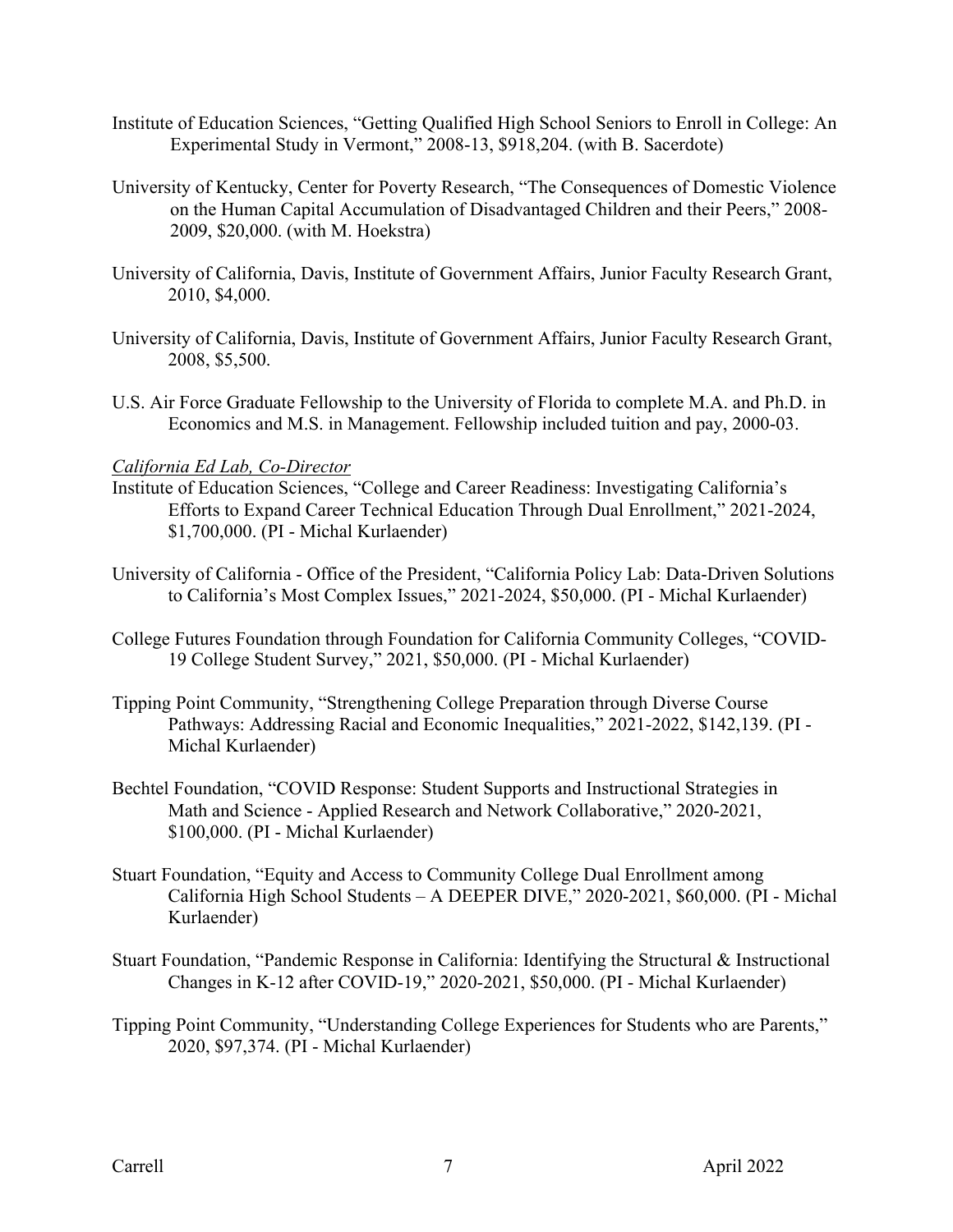- Gates Foundation Subaward, "Exploring Policy Levers in Intersegmental Collaboration," 2020, \$100,000. (PI - Michal Kurlaender)
- Tipping Point Community, "Understanding College Outcomes for Students in Key Regions across California," 2019-2020, \$96,463. (PI - Michal Kurlaender)
- College Futures Foundation, "Wheelhouse Research and Leadership Development Capacity," 2017-2018, \$400,000. (PI - Michal Kurlaender)
- Stuart Foundation, "Equity and Access to College-Credit Coursework in California High Schools," 2019, \$20,000. (PI - Michal Kurlaender)
- Stupski Family Foundation, "Understanding College Outcomes of Bay Area Students," 2017- 2018, \$372,500. (PI - Michal Kurlaender)
- College Futures Foundation, "Intersegmental Data Partnerships Project," 2017-2018, \$250,000. (PI - Michal Kurlaender)
- Institute of Education Sciences, "Ready or Not? California's Early Assessment Program and the Transition to College," 2010-2015, \$1,831,608. (PI - Michal Kurlaender)

## **HONORS AND AWARDS**

Institute for the Study of Labor (IZA), Young Labor Economist Award, 2012. National Academy of Education / Spencer Foundation Postdoctoral Fellow, 2008-2010. European Association of Labour Economists, Labour Economics Prize for the best paper published in *Labour Economics* during the period 2006-2007. Air Force Meritorious Service Medal, September 2011 Air Force Meritorious Service Medal, July 2005 Scholar Award, Masters of Science in Management, University of Florida, May 2002. Air Force Meritorious Service Medal, July 2000 Air Force Commendation Medal, Feb 1998

### **INVITED PRESENTATIONS (chronologically ordered)**

Baylor University, University of Oklahoma, University of Texas-Austin, RWI – Leibniz Institute for Economic Research, University of Maryland; National University of Singapore; Indiana University; East-West/KPP Conference, Honolulu, Hawaii; 2020 American Economic Association Annual Meetings (Chair); San Diego State University; Montana State University; University of Nevada, Reno; University of Oregon; UC Riverside; University of Illinois; UC Santa Barbara; University of Hawaii; University of California, Merced; Oregon State University; Miami University; UNC-Charlotte; Johns Hopkins University; American University; Sao Paulo School of Economics; 2017 Family and Education Workshop; 2017 Annual Meeting of the Society of Economic Educators; University of Iowa; NBER Higher Education Productivity Workshop 2016; University of Washington; University of Texas, Austin; University of Colorado, Denver; NBER Summer Institute 2015; Institute for the Study of Labor IZA, Bonn, Germany; University of Southern California; Solano County, Women in Poverty Conference; University of Essex; University of Oslo; University of Amsterdam; Simon Fraser University;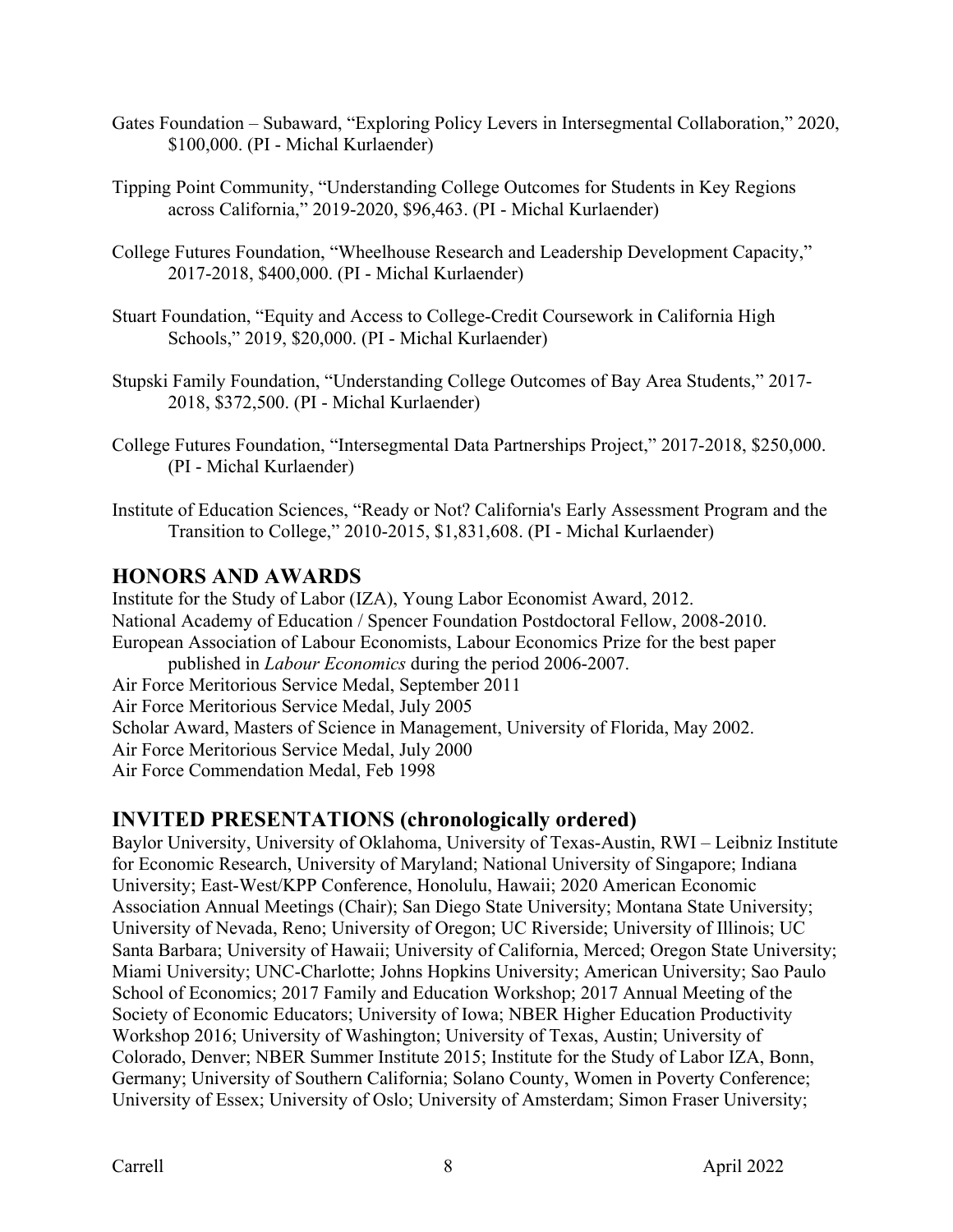Stanford University, Center for Education Policy Analysis; University of Michigan Ford School; University of Michigan Economics; American Economics Association Annual Meetings 2014 (Discussant); All-CA Labor Conference 2013; University College London; University of Edinburgh; University of Kentucky; USAF Academy; Strategic Data Project Fellows Retreat; American Economic Association Annual Meetings 2013; University of Nevada Las Vegas; Claremont McKenna College; Naval Postgraduate School; Federal Reserve Bank of New York; University of Pennsylvania; University of Maryland; University of Texas, Austin; University of Houston; Texas A&M University; UC Davis IGA Policy Talk; Columbia University; Tulane University; RAND Corporation; NBER Summer Institute, Labor Economics Program; Institute for Research on Poverty Summer Workshop; UC San Diego; Texas A&M University; University of Houston/Rice University; Northwestern University; US Air Force Academy; National Academy of Education; NBER Higher Education Working Group; University of Kentucky, Center for Poverty Research; Duke University; UC Santa Barbara; University of Washington; California Research Bureau, Sacramento; San Diego State University; Public Policy Institute of California; UC Davis, EJS Policy Talk; UC Santa Cruz; UC Davis, Economics Seminar; UC Berkeley; European Association of Labor Economists Annual Meetings; NBER Summer Institute, Economics of Education Program; Western Economic Association Annual Meetings; NBER Higher Education Working Group; Clemson University; Stanford University; American Education Finance Association; University of Florida; California Association of School Counselors Research Summit; UC Davis Economy, Justice, and Society; Southern Economic Association Annual Meetings; University of Texas, Austin; University of Houston/Rice University; RAND Corporation; Ohio State University; Texas A&M University; Florida State University; Syracuse University; UC Davis; Georgia State University; Sam Houston State University; Baylor University; NBER Higher Education Working Group (Discussant); NBER Summer Institute, Economics of Education Program; Western Economic Association Annual Meetings; Brigham Young University; Dartmouth College; NBER Higher Education Working Group; Western Economic Association Annual Meetings; 2005 American Economic Association Annual Meetings (Discussant); University of North Texas; Loyola University; Murray State University

### **GRADUATE STUDENT ADVISEES**

#### *Graduated:*

Derek Rury (Chair, 2021), University of Chicago Harris School, (post-doc) Max Mathias, (Chair, 2020), University of Nevada, Reno, (post-doc) Briana Ballis (Chair, 2020), UC Merced K.A. Kramer (Chair, 2020), UC Davis School of Education (post-doc) Ethan Krohn, (2020), US Census Bureau Cynthia van der Werf (2020), Louisiana State University Matt Naven, (Chair, 2019), Washington & Lee University Lester Lusher (Chair, 2017), University of Hawaii Michel Grosz (2017), Abt Associates Ariel Marik Phil (2017) Esra Kose (2017), Bucknell University Kevin Williams (Chair, 2016), University of Utah. Ji Hyun Park (2016) Elira Kuka, (2015), Southern Methodist University.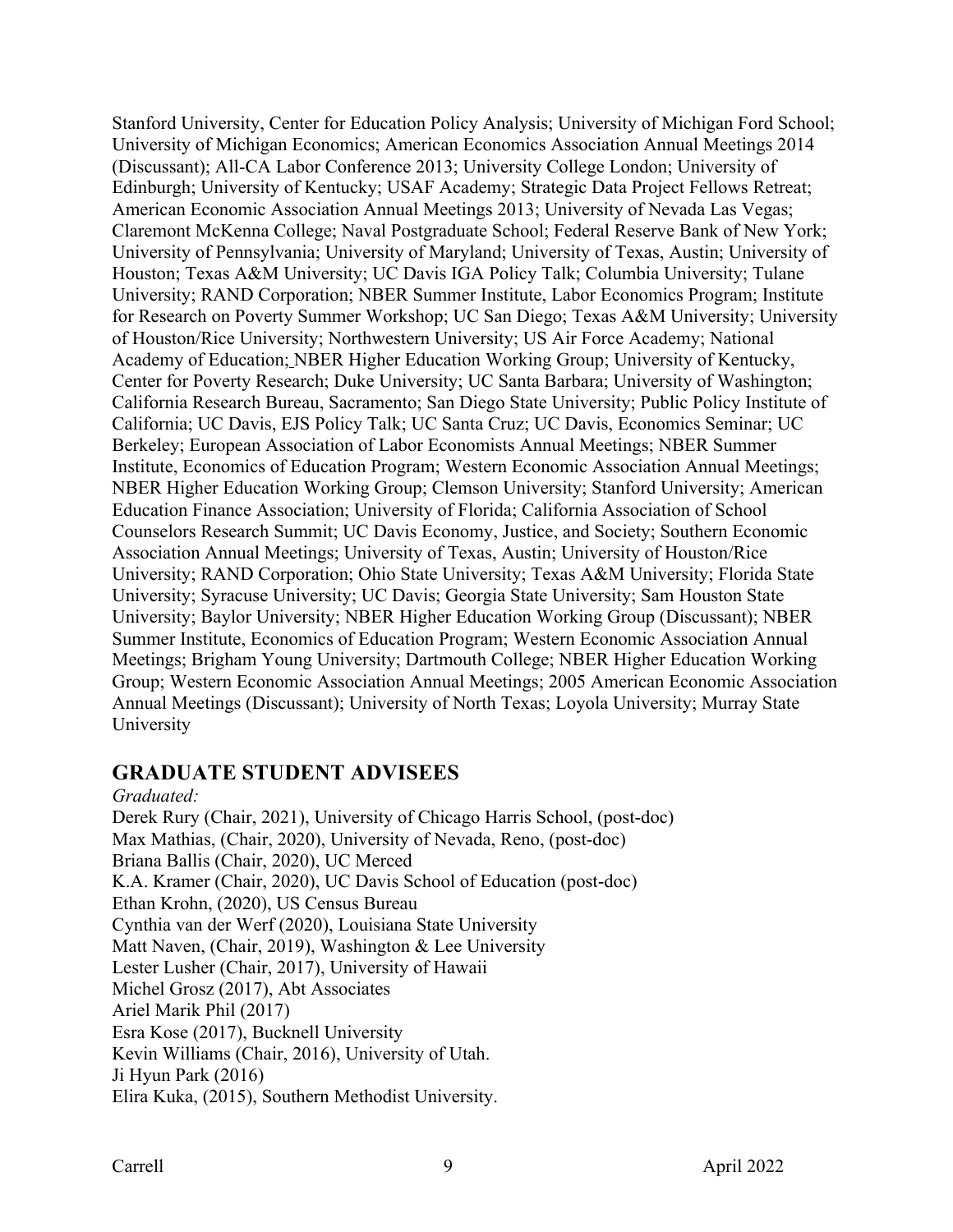Massimo Anelli (2015), Bocconi University. Sherrie Reed (2016), Director of Research, New Tech Network Schools. Juan Tapia Gertosia (Co-Chair, 2014), Universidad Technical Federico Santa Maria, Chile Jacob Jackon (2013), Public Policy Institute of California. Teny Maghakian (Co-Chair, 2012), Santa Clara University. Matthew Larsen (Co-Chair, 2012), Lafayette College. Lisa Schulkind (2012), UNC-Charlotte. Danielle Sandler (2012), US Census Bureau. Jed Richardson (Co-Chair, 2011), Univ of Wisconsin-Madison, Center for Education Research. Charles Stoecker (2011), Center for Disease Control and Prevention. Matthew Pearson (Chair, 2010), Ashenfelter & Ashmore.

*Current:*

Alexandria Hurtt (School of Education) Joanna Thorp (School of Education) Thiago de Lucena (Economics) Alice Li (Economics) Iwunze Ugo (Economics) Colin Merritt (Economics) Justin Luu (School of Education) Natalia Orlova (Economics) Che Sun (Economics) Estelle Shin (Economics) Alex Chesney (Economics)

# **TEACHING EXPERIENCE**

Graduate: *Labor Economics and Public Economics* Undergraduate: *Economics of Education, Principles of Micro, Econometrics, Public Finance*

# **UNIVERSITY SERVICE**

Chair, Recruitment Advisory Committee, Director of Athletics, 2020-21 Member, "Aggie Launch" Steering Committee, 2020-Present Member, UC Davis Institutional Data Council, 2019-Present Member, Department Climate Committee, 2019-Present Chair, Department Teaching Evaluations Committee, 2019-Present Member, Commissioner Search Committee, Big West Conference, 2021 Faculty Athletics Representative, UC Davis, 2013-Present Member, UC Davis Forums Speaker Series, 2017-Present Chair, Recruitment Advisory Committee, Director of Athletics, UC Davis, 2015-16 Member, Working Group on Coaches/Athletic Director Compensation and Student-Athlete Academic Performance, University of California Office of the President, 2014 Chair, ICA Mission Statement Committee, 2014-15 Member, Physical Education Program Committee, UC Davis, 2014-2017 Member, Title IX Committee, UC Davis, 2013-Present Member, Athletics Advisory Committee to the Chancellor, UC Davis, 2013-2019 Member, Recruitment Advisory Committee, Head Softball Coach, UC Davis, 2014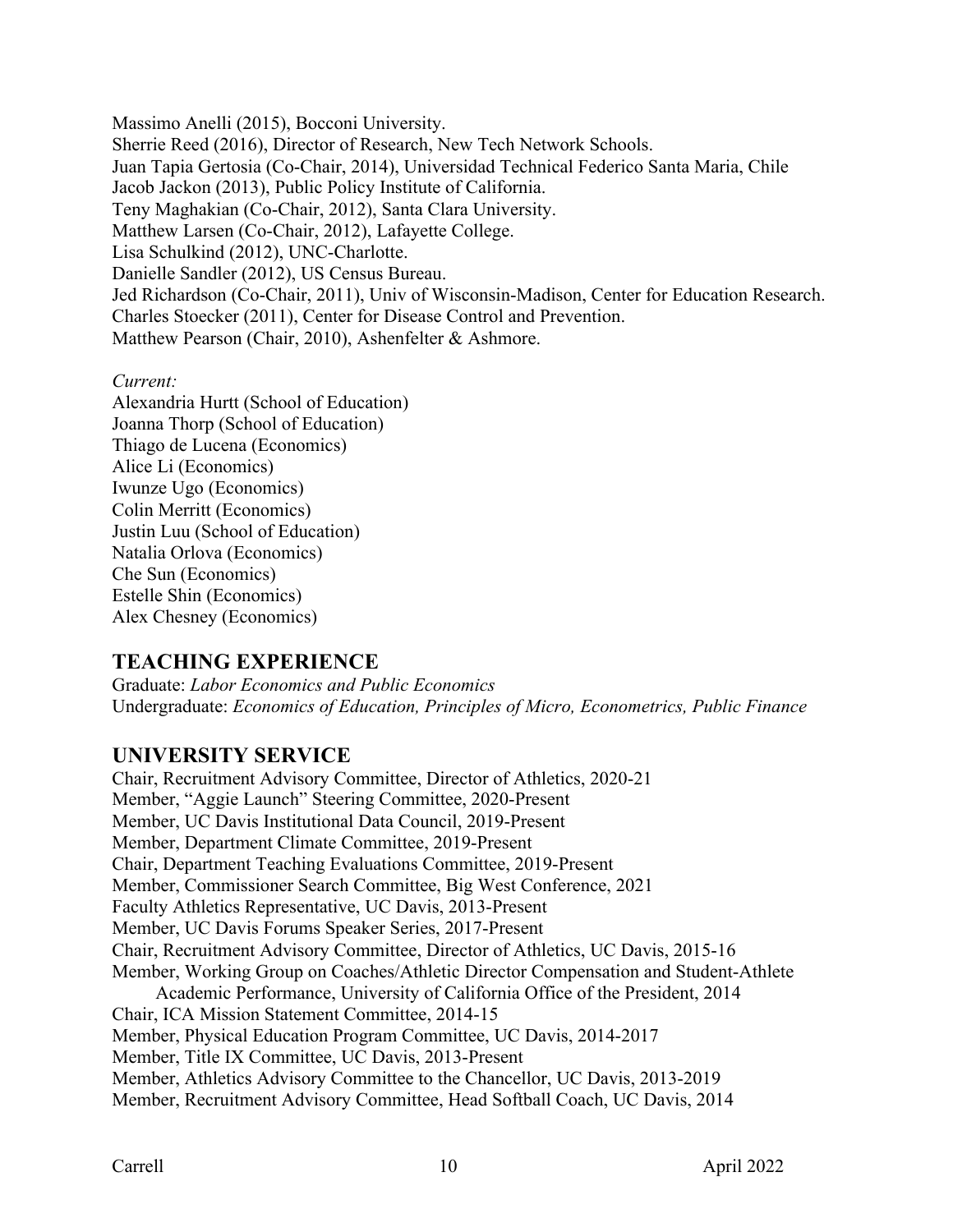Member, Recruitment Advisory Committee, Head Women's Soccer Coach, UC Davis, 2013 Member, Recruitment Advisory Committee, Director of Athletics, UC Davis, 2011-12 Member, Senate Special Committee for Intercollegiate Athletics, UC Davis, 2011-12 Chair, Administrative Athletics Advisory Committee to the Chancellor, UC Davis, 2010-2013 Member, Intercollegiate Athletics Admissions by Exception Committee, UC Davis, 2011-12 Member, Recruitment Advisory Committee for Head Men's Basketball Coach, UC Davis, 2011 Faculty Representative, Athletic Appeals Committee, UC Davis, 2011 Economics Department Internships Coordinator, UC Davis, 2010-2013 Chair, Graduate Student Placement Committee, UC Davis, 2008-09 Member, Graduate Student Placement Committee, UC Davis, 2007-08 & 2009-10 Member, Levine Family Fund Committee, UC Davis, 2010-11 Member, Graduate Group in Education, UC Davis, 2007-Present Member, Faculty Recruitment Committee, School of Education, UC Davis, 2010-11 Member, Wrestling Team Assistant Coach Hiring Committee, UC Davis, 2007-08 Director, Cadet Summer Research Program, USAF Academy, 2004-05 Chair, Wrestling Team Eligibility Committee, USAF Academy, 2004-05 Department Personnel Officer, USAF Academy, 2003-05 Faculty Representative to Wrestling Team, USAF Academy, 2003-05

### **OTHER PROFESSIONAL SERVICE**

- Organizer, Increasing College Access and Success for Low Income Students, Center for Poverty Research, UC Davis, March 2015
- Organizing Committee, 6th Annual Southern California Conference in Applied Microeconomics, Claremont McKenna College, April 2015
- Organizing Committee, 5th Annual Southern California Conference in Applied Microeconomics, Claremont McKenna College, April 2014

Referee: *American Economic Journal: Applied Economics; American Economic Journal: Economic Policy; American Economic Review; The B.E. Journals in Economic Analysis & Policy; Economic Inquiry; Education Finance & Policy; Economics of Education Review; Industrial and Labor Relations Review; Labour Economics; Journal of Human Resources; Journal of Labor Economics; Journal of Money, Credit, and Banking; Journal of Political Economy; Journal of Public Economics; Journal of Political Economy; Journal of Urban Economics; Labour Economics; National Science Foundation; Quarterly Journal of Economics; Research Council of Canada; Review of Economics and Statistics; Review of Economic Studies; SCIENCE;* and, *Southern Economic Journal.* 

### **SELECTED MEDIA**

"New Study Ponders the Effect of Professors' Gender on Students' Success in Science," May 2008, *The Chronicle of Higher Education.*

"Evaluating Faculty Quality, Randomly," July 2008*, www.insidehighered.com*

"Externalities in the Classroom: How Children Exposed to Domestic Violence Affect Everyone's Kids," July 2008, *NY Times: Freakonomics.*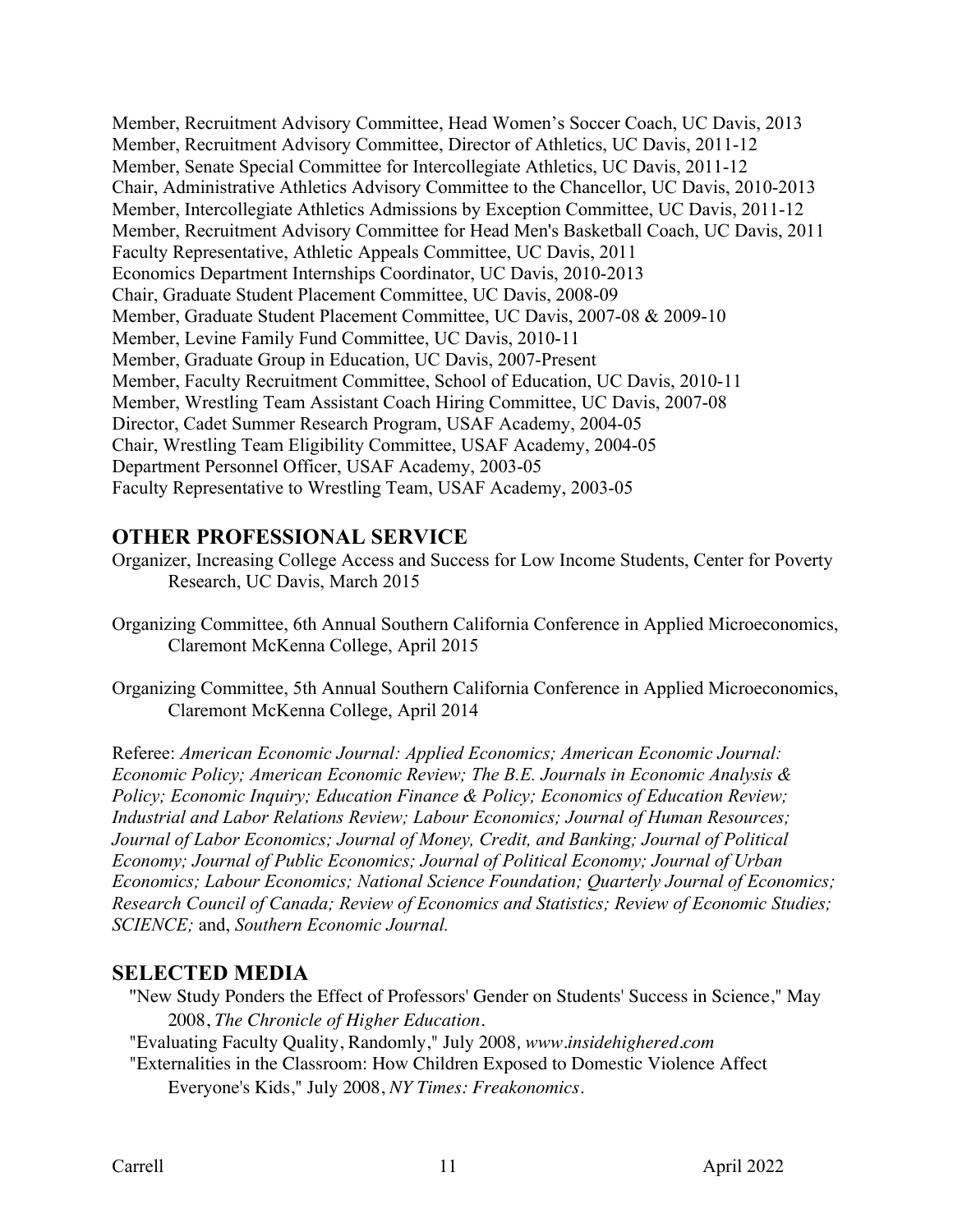"Kids exposed to family violence do poorly," May 2009, *UPI.com*.

"Troubled children hurt peers' test scores, behavior," May 2009, *www.physorg.com*.

- "Study: Students with bad home lives score lower on tests," May 2009, *The Gainesville Sun*.
- "The Glass Ceiling's Math Problem," May 31, 2009, *The Washington Post*.
- "Men, Women, and test Scores," June 3, 2009, *The New Republic.*
- "A Formula for Success: Want more women to study science? Hire more female professors," June 5, 2009*, Slate*.
- "Study: Troubled Students Hurt Whole Class," Aug 2009, *KSBW.com NBC 8 - Sacramento*.
- "Hot off the presses: Student evaluations reward ineffective teaching," June 9, 2010, *USA Today*.
- "Student Evaluations, Grade Inflations, and Declining Student Effort" June 19, 2010, *Chronicle of Higher Education*. https://www.chronicle.com/blogs/innovations/studentevaluations-grade-inflationdeclining-student-effort
- "Does Professor Quality Matter," June 10, 2010, *Marginal Revolution*.
- "Study: highly-rated professors are. . . overrated, " June 11, 2010, *The Washington Post. http://voices.washingtonpost.com/college-inc/2010/06/study\_highrated\_professors\_ar.html*

"The Value of Student Evaluations," June 11, 2010, *Greg Mankiw's Blog*.

- "Do Good Student Evaluations Mean You are a Good Teacher?" June 14, 2010, *The Palgrave Econlog.*
- "Two Professors Try to Redefine Professor Quality," June 15, 2010, *The Quick and the Ed.*
- "Your Friends Are Making You Fat and Lazy" Nov 9, 2010, *New York Times: Econmix.* https://economix.blogs.nytimes.com/2010/11/09/your-friends-are-making-you-fat-andlazy/
- "Does Drinking in College Affect Your Grades?" Sep 20, 2010, *New York Times: Freakonomics. https://freakonomics.com/2010/09/10/does-drinking-in-college-affectyour-grades/*
- "The 'contagion' of social networks," Sep 13, 2010, *LA Times*. https://www.latimes.com/archives/la-xpm-2010-sep-13-la-he-social-networks-health-20100913-story.html
- "Why Teaching Is Not Priority No. 1," Sep 5, 2010, *Chronicle of Higher Education*. https://www.chronicle.com/article/why-teaching-is-not-priority-no-1/
- "One Measure of a Professor: Students' Grades in Later Courses" Jan 2011, *Chronicle of Higher Education*. https://www.chronicle.com/article/one-measure-of-a-professorstudents-grades-in-later-courses/
- "Professors and the Students Who Grade Them," Sep, 2012, *New York Times: Room for Debate. https://www.nytimes.com/roomfordebate/2012/09/17/professors-and-thestudents-who-grade-them*
- "Can a Mentorship Program for High-School Seniors Raise College Enrollment?" May 13, 2013, *Chronicle of Higher Education*. https://www.chronicle.com/blogs/headcount/can-amentorship-program-for-high-school-seniors-boost-college-enrollment
- "Air Force Academy Squadrons Test Peer-Effect Assumptions" March, 2014, *NPR. https://www.npr.org/2014/03/26/294639911/air-force-academy-squadrons-test-peer-*